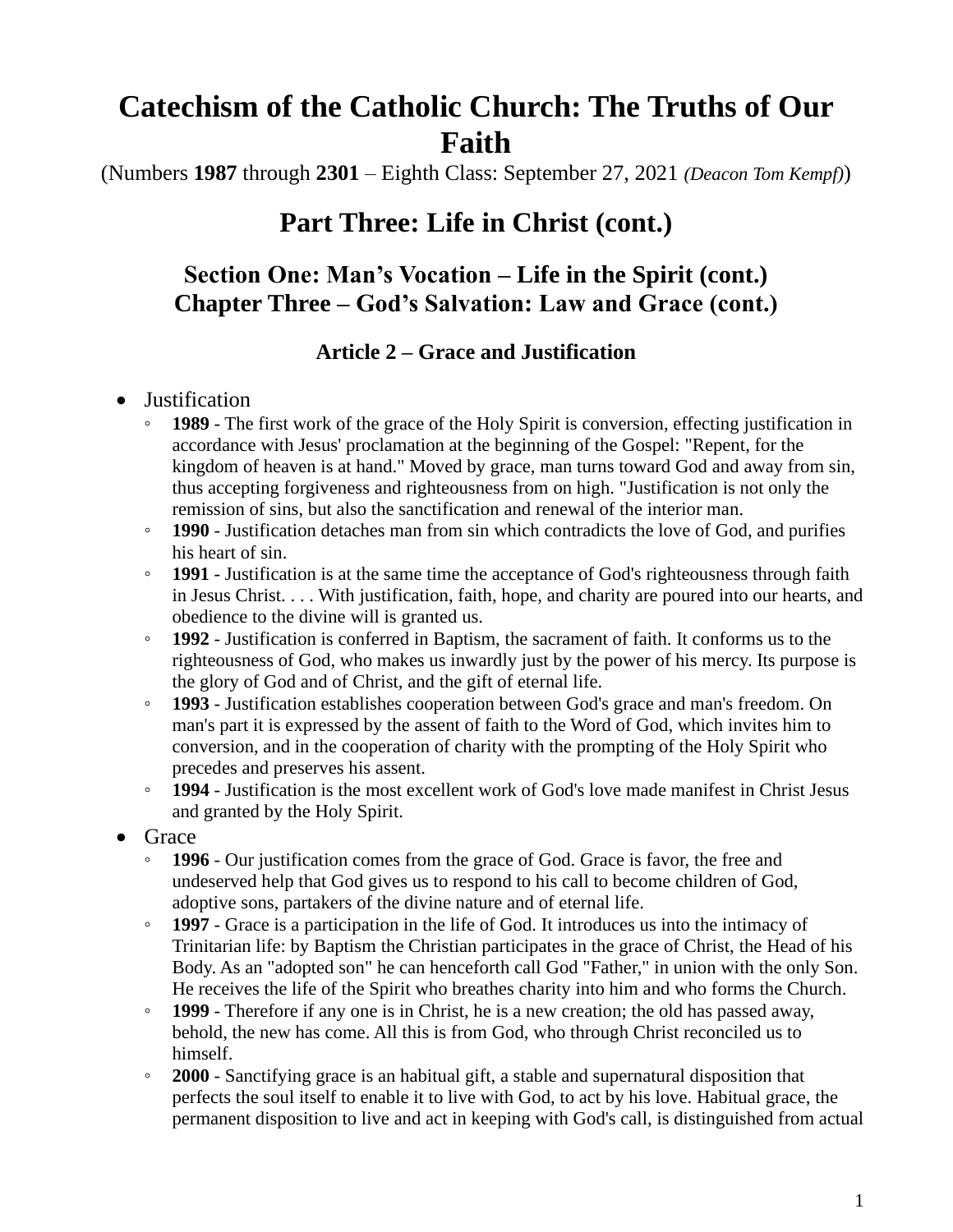graces which refer to God's interventions, whether at the beginning of conversion or in the course of the work of sanctification.

- **2002** God's free initiative demands man's free response, for God has created man in his image by conferring on him, along with freedom, the power to know him and love him. the soul only enters freely into the communion of love. God immediately touches and directly moves the heart of man. He has placed in man a longing for truth and goodness that only he can satisfy. the promises of "eternal life" respond, beyond all hope, to this desire.
- **2003** Grace is first and foremost the gift of the Spirit who justifies and sanctifies us. But grace also includes the gifts that the Spirit grants us to associate us with his work, to enable us to collaborate in the salvation of others and in the growth of the Body of Christ, the Church. There are sacramental graces, gifts proper to the different sacraments. There are furthermore special graces, also called charisms after the Greek term used by St. Paul and meaning "favor," "gratuitous gift," "benefit."<sup>[53](https://www.vatican.va/archive/ENG0015/__P6Z.HTM#$24R)</sup> Whatever their character - sometimes it is extraordinary, such as the gift of miracles or of tongues - charisms are oriented toward sanctifying grace and are intended for the common good of the Church. They are at the service of charity which builds up the Church.
- **2005** Since it belongs to the supernatural order, grace escapes our experience and cannot be known except by faith. We cannot therefore rely on our feelings or our works to conclude that we are justified and saved.
- Merit
	- **2008** The merit of man before God in the Christian life arises from the fact that God has freely chosen to associate man with the work of his grace. the fatherly action of God is first on his own initiative, and then follows man's free acting through his collaboration, so that the merit of good works is to be attributed in the first place to the grace of God, then to the faithful. Man's merit, moreover, itself is due to God, for his good actions proceed in Christ, from the predispositions and assistance given by the Holy Spirit.
	- **2010** Since the initiative belongs to God in the order of grace, no one can merit the initial grace of forgiveness and justification, at the beginning of conversion. Moved by the Holy Spirit and by charity, we can then merit for ourselves and for others the graces needed for our sanctification, for the increase of grace and charity, and for the attainment of eternal life.
	- **2011** The charity of Christ is the source in us of all our merits before God. Grace, by uniting us to Christ in active love, ensures the supernatural quality of our acts and consequently their merit before God and before men. the saints have always had a lively awareness that their merits were pure grace.

#### • Christian Holiness

- **2013** "All Christians in any state or walk of life are called to the fullness of Christian life and to the perfection of charity." $65$  All are called to holiness: "Be perfect, as your heavenly Father is perfect."
- **2014** Spiritual progress tends toward ever more intimate union with Christ.
- **2015** The way of perfection passes by way of the Cross. There is no holiness without renunciation and spiritual battle.
- **2016** The children of our holy mother the Church rightly hope for the grace of final perseverance and the recompense of God their Father for the good works accomplished with his grace in communion with Jesus.<sup>[70](https://www.vatican.va/archive/ENG0015/__P71.HTM#$258)</sup> Keeping the same rule of life, believers share the "blessed hope" of those whom the divine mercy gathers into the "holy city, the new Jerusalem, coming down out of heaven from God, prepared as a bride adorned for her husband."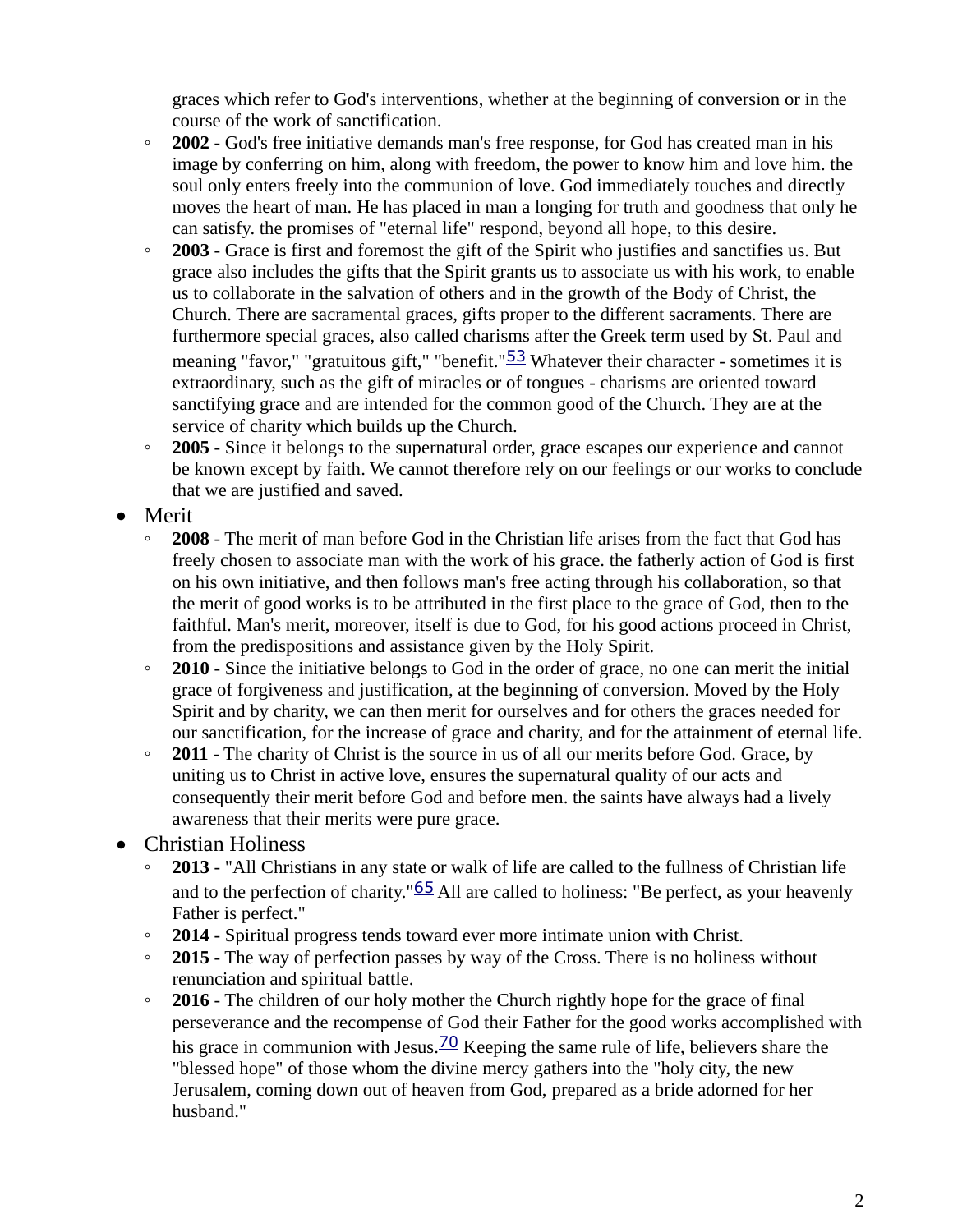## **Article 3 – The Church, Mother and Teacher**

• **2030** - It is in the Church, in communion with all the baptized, that the Christian fulfills his vocation. From the Church he receives the Word of God containing the teachings of "the law of Christ." From the Church he receives the grace of the sacraments that sustains him on the "way." From the Church he learns the example of holiness and recognizes its model and source in the all-holy Virgin Mary; he discerns it in the authentic witness of those who live it; he discovers it in the spiritual tradition and long history of the saints who have gone before him and whom the liturgy celebrates in the rhythms of the sanctoral cycle.

#### • Moral Life and the Magisterium of the Church

- **2032** The Church, [is] the "pillar and bulwark of the truth,"
- **2033** The Magisterium of the Pastors of the Church in moral matters is ordinarily exercised in catechesis and preaching, . . . Alongside the Creed and the Our Father, the basis for this catechesis has traditionally been the Decalogue which sets out the principles of moral life valid for all men.
- **2035** The supreme degree of participation in the authority of Christ is ensured by the charism of infallibility. This infallibility extends as far as does the deposit of divine Revelation; it also extends to all those elements of doctrine, including morals, without which the saving truths of the faith cannot be preserved, explained, or observed.
- **2036** The authority of the Magisterium extends also to the specific precepts of the natural law, because their observance, demanded by the Creator, is necessary for salvation.
- **2038** The Holy Spirit can use the humblest to enlighten the learned and those in the highest positions.
- The Precepts of the Church
	- **2041** The precepts of the Church are set in the context of a moral life bound to and nourished by liturgical life. the obligatory character of these positive laws decreed by the pastoral authorities is meant to guarantee to the faithful the indispensable minimum in the spirit of prayer and moral effort, in the growth in love of God and neighbor.
	- **2042** The first precept ("You shall attend Mass on Sundays and holy days of obligation.") requires the faithful to participate in the Eucharistic celebration when the Christian community gathers together on the day commemorating the Resurrection of the Lord.The second precept ("You shall confess your sins at least once a year.") ensures preparation for the Eucharist by the reception of the sacrament of reconciliation, which continues Baptism's work of conversion and forgiveness. The third precept ("You shall humbly receive your Creator in Holy Communion at least during the Easter season.") guarantees as a minimum the reception of the Lord's Body and Blood in connection with the Paschal feasts, the origin and center of the Christian liturgy.
	- **2043** The fourth precept ("You shall keep holy the holy days of obligation.") completes the Sunday observance by participation in the principal liturgical feasts which honor the mysteries of the Lord, the Virgin Mary, and the saints. The fifth precept ("You shall observe the prescribed days of fasting and abstinence.") ensures the times of ascesis and penance which prepare us for the liturgical feasts; they help us acquire mastery over our instincts and freedom of heart.
- Moral Law and Missionary Witness
	- **2044** In order that the message of salvation can show the power of its truth and radiance before men, it must be authenticated by the witness of the life of Christians.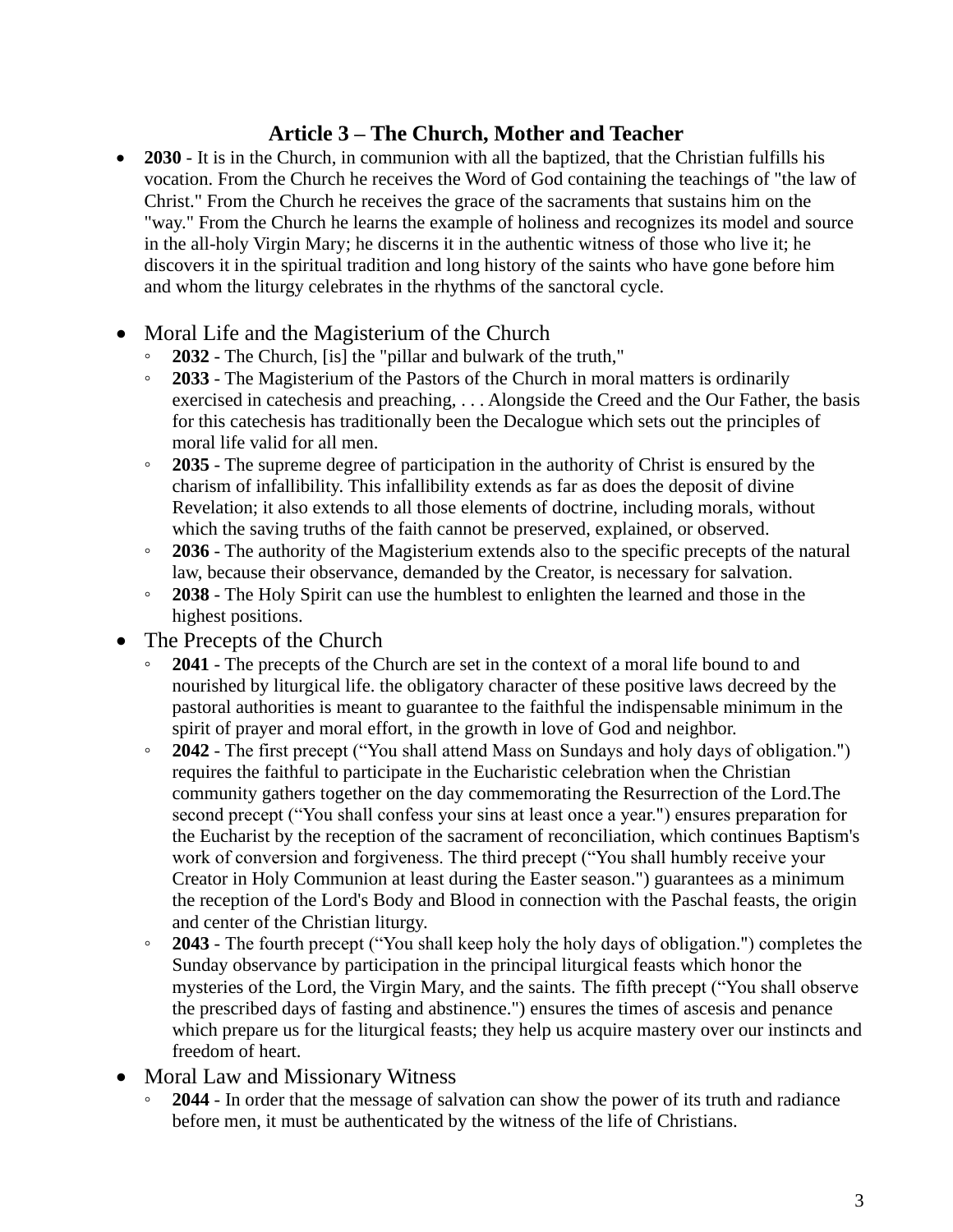- **2045** The Church increases, grows, and develops through the holiness of her faithful.
- **2046** By living with the mind of Christ, Christians hasten the coming of the Reign of God, "a kingdom of justice, love, and peace."
- **2047** The moral life is a spiritual worship. Christian activity finds its nourishment in the liturgy and the celebration of the sacraments.

# **Section Two: The Ten Commandments**

- **2052** "If you would enter life, keep the commandments."
- **2053** "If you would be perfect, go, sell what you possess and give to the poor, and you will have treasure in heaven; and come, follow me." This reply does not do away with the first: following Jesus Christ involves keeping the Commandments.
- **2055** When someone asks him, "Which commandment in the Law is the greatest?" Jesus replies: "You shall love the Lord your God with all your heart, and with all your soul, and with all your mind. This is the greatest and first commandment. And a second is like it: You shall love your neighbor as yourself. On these two commandments hang all the Law and the prophets." The Decalogue must be interpreted in light of this twofold yet single commandment of love, the fullness of the Law.
- **2056** The word "Decalogue" means literally "ten words." . . . They are pre-eminently the words of God.
- **2057** The "ten words" point out the conditions of a life freed from the slavery of sin. The Decalogue is a path of life: If you love the LORD your God, by walking in his ways, and by keeping his commandments and his statutes and his ordinances, then you shall live and multiply.
- **2059** The gift of the Commandments is the gift of God himself and his holy will. In making his will known, God reveals himself to his people.
- **2063** The Lord prescribed love towards God and taught justice towards neighbor, so that man would be neither unjust, nor unworthy of God. Thus, through the Decalogue, God prepared man to become his friend and to live in harmony with his neighbor.... the words of the Decalogue remain likewise for us Christians. Far from being abolished, they have received amplification and development from the fact of the coming of the Lord in the flesh.
- **2064** In fidelity to Scripture and in conformity with the example of Jesus, the tradition of the Church has acknowledged the primordial importance and significance of the Decalogue.
- **2065** Ever since St. Augustine, the Ten Commandments have occupied a predominant place in the catechesis of baptismal candidates and the faithful.
- **2067** The Ten Commandments state what is required in the love of God and love of neighbor. the first three concern love of God, and the other seven love of neighbor.
- **2068** The Council of Trent teaches that the Ten Commandments are obligatory for Christians and that the justified man is still bound to keep them; The Second Vatican Council confirms: "The bishops, successors of the apostles, receive from the Lord . . . the mission of teaching all peoples, and of preaching the Gospel to every creature, so that all men may attain salvation through faith, Baptism and the observance of the Commandments."
- **2072** The Ten Commandments reveal, in their primordial content, grave obligations. They are fundamentally immutable, and they oblige always and everywhere. No one can dispense from them.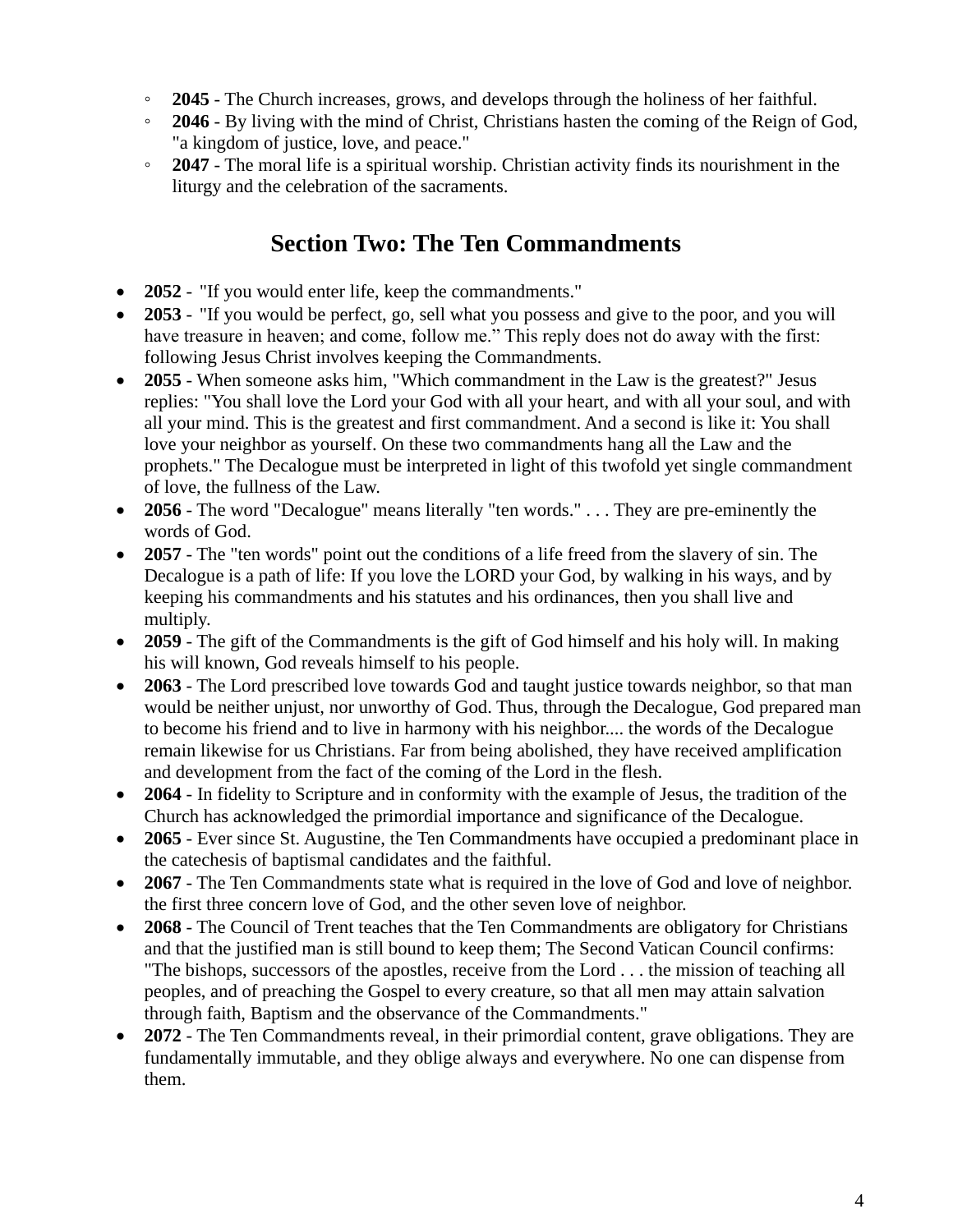• **2074** - When we believe in Jesus Christ, partake of his mysteries, and keep his commandments, the Savior himself comes to love, in us, his Father and his brethren, our Father and our brethren. His person becomes, through the Spirit, the living and interior rule of our activity.

# **Chapter One – "You Shall Love the Lord Your God with All Your Heart, and with All Your Soul, and with All Your Mind"**

• **2083** - Jesus summed up man's duties toward God in this saying: "You shall love the Lord your God with all your heart, and with all your soul, and with all your mind."

### **Article 1 – The First Commandment**

- "You Shall Worship the Lord Your God and Him Only Shall You Serve"
	- **2084** God's first call and just demand is that man accept him and worship him.
	- **2087** St. Paul speaks of the "obedience of faith"[9](https://www.vatican.va/archive/ENG0015/__P7C.HTM#$270) as our first obligation. He shows that "ignorance of God" is the principle and explanation of all moral deviations.  $\frac{10}{10}$  $\frac{10}{10}$  $\frac{10}{10}$  Our duty toward God is to believe in him and to bear witness to him.
	- **2088** There are various ways of sinning against faith: Voluntary doubt about the faith disregards or refuses to hold as true what God has revealed and the Church proposes for belief. Involuntary doubt refers to hesitation in believing, difficulty in overcoming objections connected with the faith, or also anxiety aroused by its obscurity. If deliberately cultivated doubt can lead to spiritual blindness.
	- **2089** Incredulity is the neglect of revealed truth or the willful refusal to assent to it. "Heresy is the obstinate post-baptismal denial of some truth which must be believed with divine and catholic faith, or it is likewise an obstinate doubt concerning the same; apostasy is the total repudiation of the Christian faith; schism is the refusal of submission to the Roman Pontiff or of communion with the members of the Church subject to him."
	- **2090** Hope is the confident expectation of divine blessing and the beatific vision of God; it is also the fear of offending God's love and of incurring punishment.
	- **2091** The first commandment is also concerned with sins against hope, namely, despair and presumption: By despair, man ceases to hope for his personal salvation from God, for help in attaining it or for the forgiveness of his sins. Despair is contrary to God's goodness, to his justice - for the Lord is faithful to his promises - and to his mercy.
	- **2092** There are two kinds of presumption. Either man presumes upon his own capacities, (hoping to be able to save himself without help from on high), or he presumes upon God's almighty power or his mercy (hoping to obtain his forgiveness without conversion and glory without merit).
	- **2094** One can sin against God's love in various ways:
		- indifference neglects or refuses to reflect on divine charity; it fails to consider its prevenient goodness and denies its power.

- ingratitude fails or refuses to acknowledge divine charity and to return him love for love. - lukewarmness is hesitation or negligence in responding to divine love; it can imply refusal to give oneself over to the prompting of charity.

- acedia or spiritual sloth goes so far as to refuse the joy that comes from God and to be repelled by divine goodness.

- hatred of God comes from pride. It is contrary to love of God, whose goodness it denies, and whom it presumes to curse as the one who forbids sins and inflicts punishments.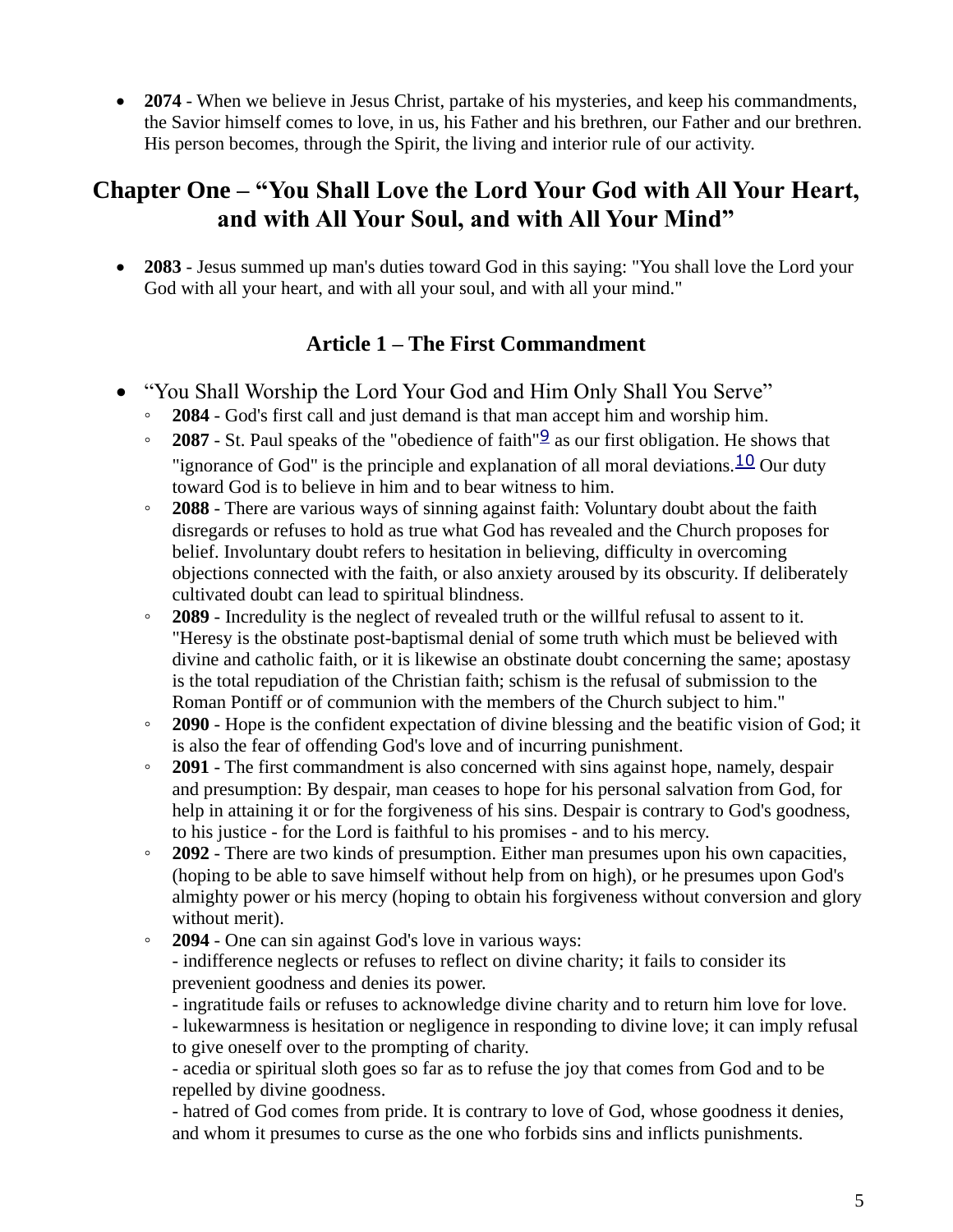- "Him Only Shall You Serve"
	- **2095** The theological virtues of faith, hope, and charity inform and give life to the moral virtues. Thus charity leads us to render to God what we as creatures owe him in all justice. the virtue of religion disposes us to have this attitude.
	- **2096** Adoration is the first act of the virtue of religion.
	- **2097** To adore God is to praise and exalt him and to humble oneself, as Mary did in the Magnificat, confessing with gratitude that he has done great things and holy is his name.
	- **2098** The acts of faith, hope, and charity enjoined by the first commandment are accomplished in prayer. Lifting up the mind toward God is an expression of our adoration of God: prayer of praise and thanksgiving, intercession and petition. Prayer is an indispensable condition for being able to obey God's commandments.
	- **2100** Outward sacrifice, to be genuine, must be the expression of spiritual sacrifice. . . . The only perfect sacrifice is the one that Christ offered on the cross as a total offering to the Father's love and for our salvation. By uniting ourselves with his sacrifice we can make our lives a sacrifice to God.
	- **2101** In many circumstances, the Christian is called to make promises to God. . . . Fidelity to promises made to God is a sign of the respect owed to the divine majesty and of love for a faithful God.
	- **2102** A vow is a deliberate and free promise made to God . . . A vow is an act of devotion in which the Christian dedicates himself to God or promises him some good work.
	- **2104** "All men are bound to seek the truth, especially in what concerns God and his Church, and to embrace it and hold on to it as they come to know it."
	- **2105** The social duty of Christians is to respect and awaken in each man the love of the true and the good. It requires them to make known the worship of the one true religion which subsists in the Catholic and apostolic Church.
	- **2108** The right to religious liberty is neither a moral license to adhere to error, nor a supposed right to error, but rather a natural right of the human person to civil liberty, i.e., immunity, within just limits, from external constraint in religious matters by political authorities.
- "You Shall Have No Other Gods before Me"
	- **2111** Superstition is the deviation of religious feeling and of the practices this feeling imposes. To attribute the efficacy of prayers or of sacramental signs to their mere external performance, apart from the interior dispositions that they demand, is to fall into superstition.
	- **2113** Idolatry consists in divinizing what is not God.
	- **2115** God can reveal the future to his prophets or to other saints. Still, a sound Christian attitude consists in putting oneself confidently into the hands of Providence for whatever concerns the future, and giving up all unhealthy curiosity about it.
	- **2116** All forms of divination are to be rejected: recourse to Satan or demons, conjuring up the dead or other practices falsely supposed to "unveil" the future. Consulting horoscopes, astrology, palm reading, interpretation of omens and lots, the phenomena of clairvoyance, and recourse to mediums all conceal a desire for power over time, history, and, in the last analysis, other human beings, as well as a wish to conciliate hidden powers. They contradict the honor, respect, and loving fear that we owe to God alone.
	- **2117** Wearing charms is also reprehensible. Spiritism often implies divination or magical practices; the Church for her part warns the faithful against it.
	- **2119** Tempting God consists in putting his goodness and almighty power to the test by word or deed.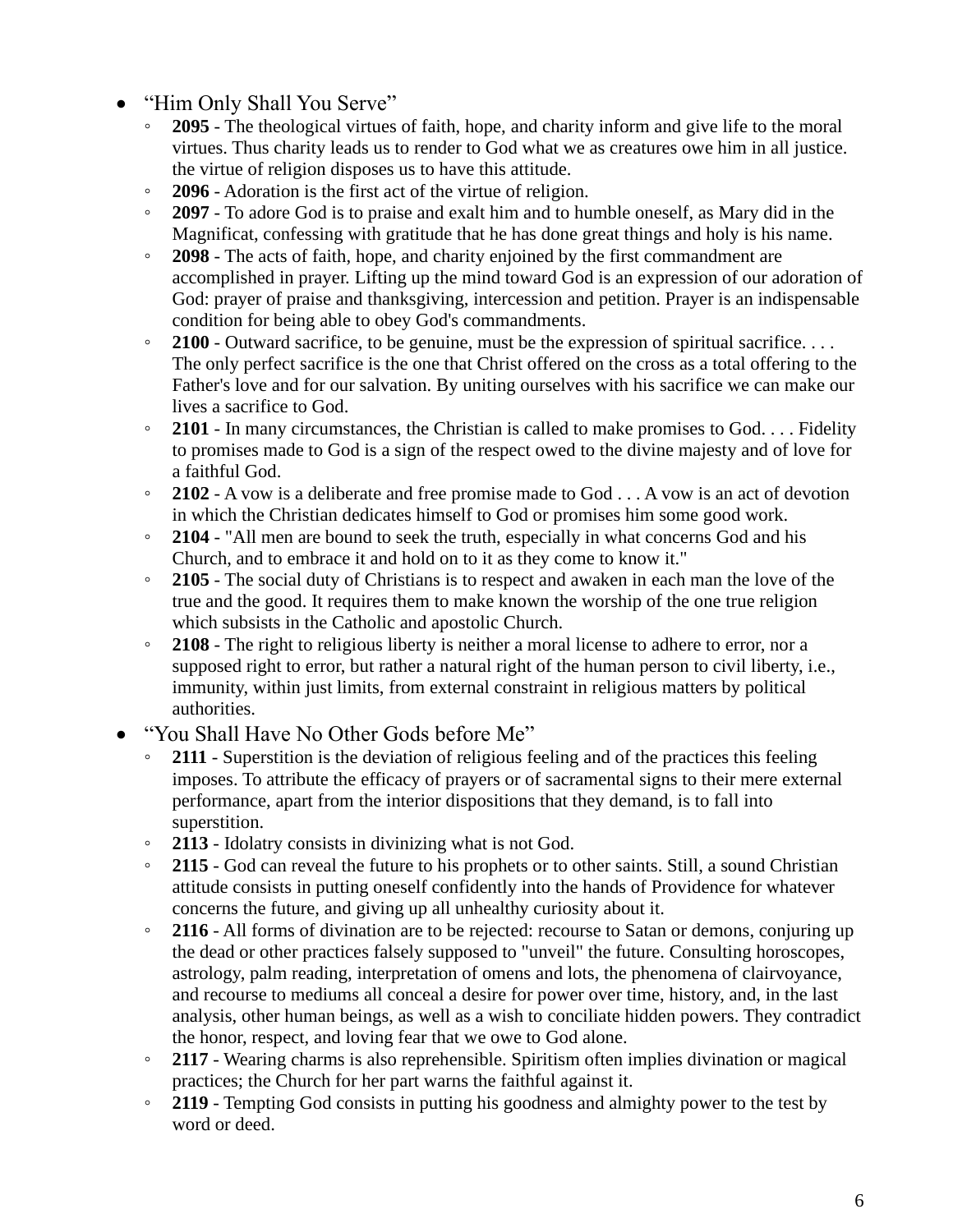- **2120** Sacrilege consists in profaning or treating unworthily the sacraments and other liturgical actions, as well as persons, things, or places consecrated to God. Sacrilege is a grave sin especially when committed against the Eucharist, for in this sacrament the true Body of Christ is made substantially present for us.
- **2121** Simony is defined as the buying or selling of spiritual things.
- **2123** "Many . . . of our contemporaries either do not at all perceive, or explicitly reject, this intimate and vital bond of man to God. Atheism must therefore be regarded as one of the most serious problems of our time."
- **2124** The name "atheism" covers many very different phenomena. One common form is the practical materialism which restricts its needs and aspirations to space and time. Atheistic humanism falsely considers man to be "an end to himself, and the sole maker, with supreme control, of his own history." Another form of contemporary atheism looks for the liberation of man through economic and social liberation. "It holds that religion, of its very nature, thwarts such emancipation by raising man's hopes in a future life, thus both deceiving him and discouraging him from working for a better form of life on earth."
- **2125** "Believers can have more than a little to do with the rise of atheism. To the extent that they are careless about their instruction in the faith, or present its teaching falsely, or even fail in their religious, moral, or social life, they must be said to conceal rather than to reveal the true nature of God and of religion."
- **2126** Atheism is often based on a false conception of human autonomy, exaggerated to the point of refusing any dependence on God.
- **2127** Agnosticism assumes a number of forms. In certain cases the agnostic refrains from denying God; instead he postulates the existence of a transcendent being which is incapable of revealing itself, and about which nothing can be said. In other cases, the agnostic makes no judgment about God's existence, declaring it impossible to prove, or even to affirm or deny.
- "You Shall Not Make for Yourself a Graven Image"
	- **2132** The Christian veneration of images is not contrary to the first commandment which proscribes idols. Indeed, "the honor rendered to an image passes to its prototype," and "whoever venerates an image venerates the person portrayed in it." $\frac{70}{2}$  $\frac{70}{2}$  $\frac{70}{2}$  The honor paid to sacred images is a "respectful veneration," not the adoration due to God alone.

#### **Article 2 – The Second Commandment**

- You shall not take the name of the Lord in vain.
- The Name of the Lord is Holy
	- **2142** The second commandment prescribes respect for the Lord's name. . . . it governs our use of speech in sacred matters.
	- **2144** Respect for his name is an expression of the respect owed to the mystery of God himself and to the whole sacred reality it evokes.
	- **2146** The second commandment forbids the abuse of God's name, i.e., every improper use of the names of God, Jesus Christ, but also of the Virgin Mary and all the saints.
	- **2147** Promises made to others in God's name engage the divine honor, fidelity, truthfulness, and authority. To be unfaithful to them is to misuse God's name and in some way to make God out to be a liar.
	- **2148** Blasphemy is directly opposed to the second commandment. It consists in uttering against God - inwardly or outwardly - words of hatred, reproach, or defiance; in speaking ill of God; in failing in respect toward him in one's speech; in misusing God's name. . . . The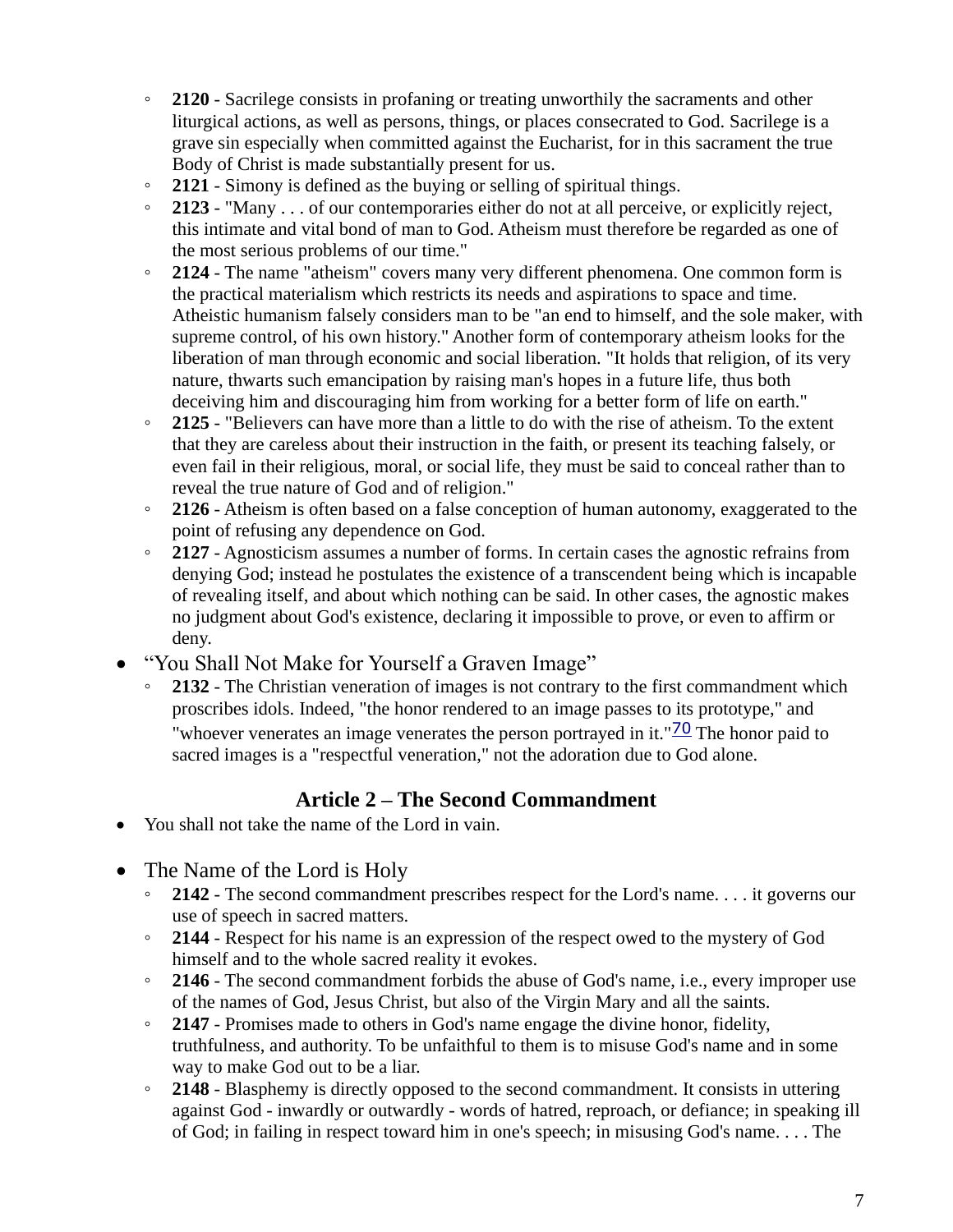prohibition of blasphemy extends to language against Christ's Church, the saints, and sacred things.

- **2149** Oaths which misuse God's name, though without the intention of blasphemy, show lack of respect for the Lord. The second commandment also forbids magical use of the divine name.
- Taking the Name of the Lord in Vain
	- **2150** The second commandment forbids false oaths. Taking an oath or swearing is to take God as witness to what one affirms.
	- **2152** A person commits perjury when he makes a promise under oath with no intention of keeping it.
	- **2153** Let what you say be simply 'Yes' or 'No'; anything more than this comes from the evil one."
	- **2155** When an oath is required by illegitimate civil authorities, it may be refused.
- The Christian Name
	- **2156** The patron saint provides a model of charity; we are assured of his intercession. . . . "Parents, sponsors, and the pastor are to see that a name is not given which is foreign to Christian sentiment."
	- **2157** The Christian begins his day, his prayers, and his activities with the Sign of the Cross: "in the name of the Father and of the Son and of the Holy Spirit. Amen."
	- **2158** God calls each one by name.
	- **2159** The name one receives is a name for eternity.

# **Article 3 – The Third Commandment**

- Remember the sabbath day, to keep it holy. Six days . . .
- The Sabbath Day
	- **2168** The third commandment of the Decalogue recalls the holiness of the sabbath: "The seventh day is a sabbath of solemn rest, holy to the LORD."
	- **2171** The sabbath is for the Lord, holy and set apart for the praise of God, his work of creation, and his saving actions on behalf of Israel.
	- **2172** The sabbath brings everyday work to a halt and provides a respite. It is a day of protest against the servitude of work and the worship of money.
	- **2173** "The sabbath was made for man, not man for the sabbath."
- The Lord's day
	- **2174** Jesus rose from the dead "on the first day of the week."
	- **2175** Sunday is expressly distinguished from the sabbath which it follows chronologically every week; for Christians its ceremonial observance replaces that of the sabbath.
	- **2176** Sunday worship fulfills the moral command of the Old Covenant, taking up its rhythm and spirit in the weekly celebration of the Creator and Redeemer of his people.
	- **2177** The Sunday celebration of the Lord's Day and his Eucharist is at the heart of the Church's life. "Sunday is the day on which the paschal mystery is celebrated in light of the apostolic tradition and is to be observed as the foremost holy day of obligation in the universal Church."
	- **2179** You cannot pray at home as at church, where there is a great multitude, where exclamations are cried out to God as from one great heart, and where there is something more: the union of minds, the accord of souls, the bond of charity, the prayers of the priests.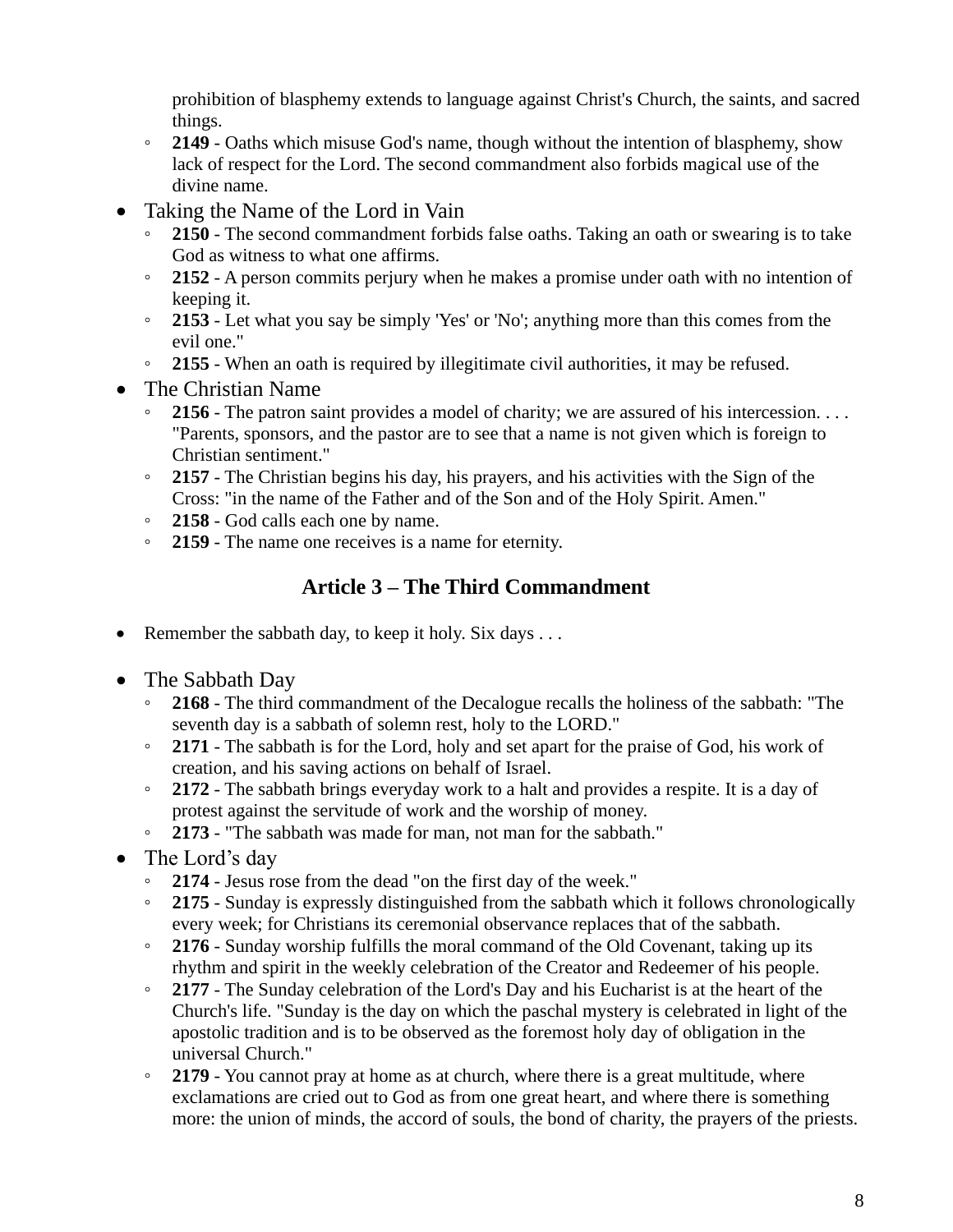- **2180** The precept of the Church specifies the law of the Lord more precisely: "On Sundays and other holy days of obligation the faithful are bound to participate in the Mass."
- **2181** The Sunday Eucharist is the foundation and confirmation of all Christian practice. Those who deliberately fail in this obligation commit a grave sin.
- **2182** Participation in the communal celebration of the Sunday Eucharist is a testimony of belonging and of being faithful to Christ and to his Church.
- **2184** The institution of the Lord's Day helps everyone enjoy adequate rest and leisure to cultivate their familial, cultural, social, and religious lives.
- **2185** On Sundays and other holy days of obligation, the faithful are to refrain from engaging in work or activities that hinder the worship owed to God, the joy proper to the Lord's Day, the performance of the works of mercy, and the appropriate relaxation of mind and body. Family needs or important social service can legitimately excuse from the obligation of Sunday rest. the faithful should see to it that legitimate excuses do not lead to habits prejudicial to religion, family life, and health.
- **2186** Sunday is a time for reflection, silence, cultivation of the mind, and meditation which furthers the growth of the Christian interior life.
- **2187** Sanctifying Sundays and holy days requires a common effort. Every Christian should avoid making unnecessary demands on others that would hinder them from observing the Lord's Day. Traditional activities (sport, restaurants, etc.), and social necessities (public services, etc.), require some people to work on Sundays, but everyone should still take care to set aside sufficient time for leisure. With temperance and charity the faithful will see to it that they avoid the excesses and violence sometimes associated with popular leisure activities. In spite of economic constraints, public authorities should ensure citizens a time intended for rest and divine worship. Employers have a similar obligation toward their employees.

# **Chapter Two – "You Shall Love Your Neighbor as Yourself"**

### **Article 4 – The Fourth Commandment**

- Honor your father and your mother, that your days may be long in the land which the Lord your God gives you.
- **2197** God has willed that, after him, we should honor our parents to whom we owe life and who have handed on to us the knowledge of God.
- **2200** Observing the fourth commandment brings its reward: Respecting this commandment provides, along with spiritual fruits, temporal fruits of peace and prosperity. Conversely, failure to observe it brings great harm to communities and to individuals.
- The Family in God's Plan
	- **2201** Marriage and the family are ordered to the good of the spouses and to the procreation and education of children.
	- **2203** In creating man and woman, God instituted the human family and endowed it with its fundamental constitution.
	- **2204** "The Christian family constitutes a specific revelation and realization of ecclesial communion, and for this reason it can and should be called a domestic church." It is a community of faith, hope, and charity; it assumes singular importance in the Church, as is evident in the New Testament.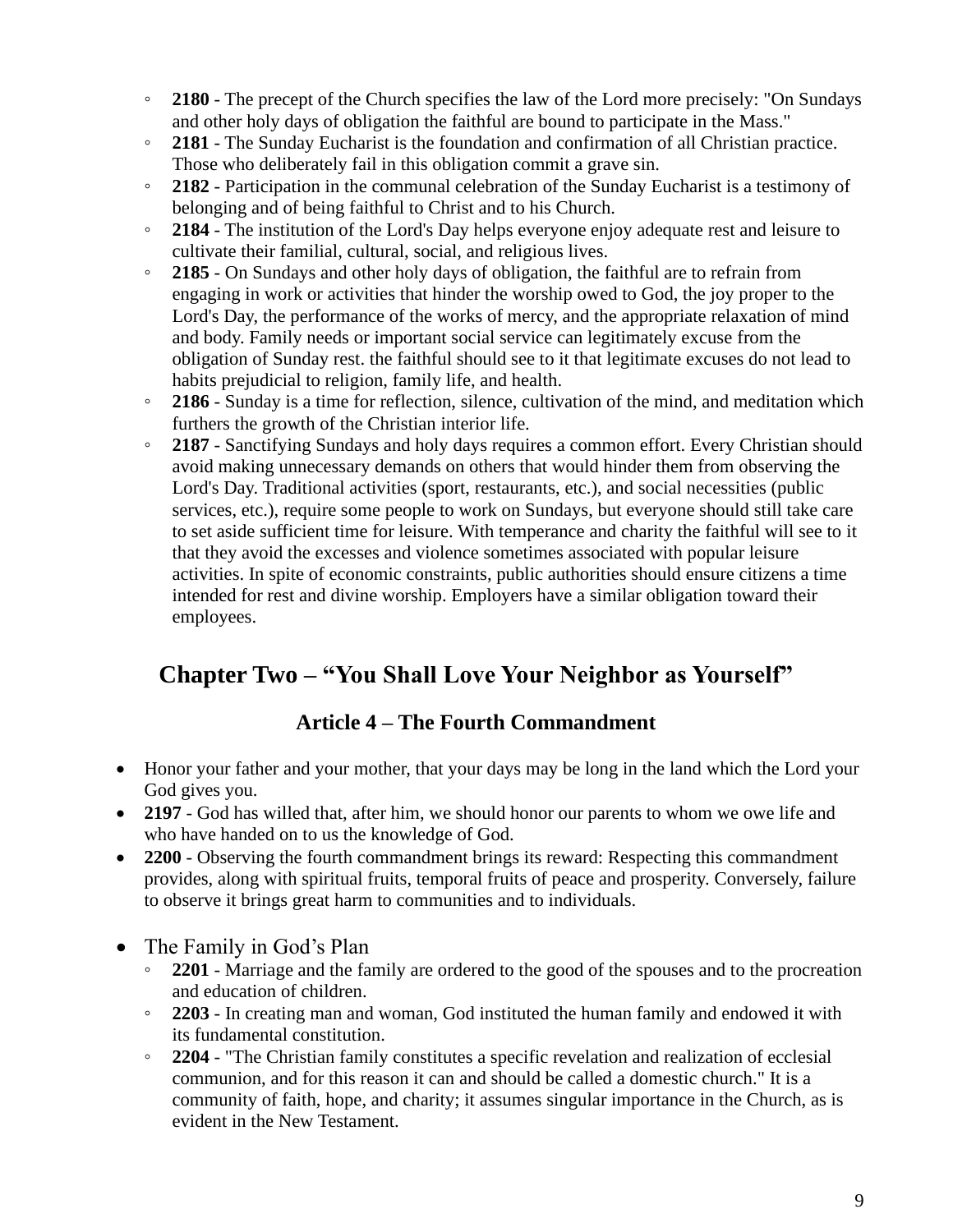- **2205** The Christian family is a communion of persons, a sign and image of the communion of the Father and the Son in the Holy Spirit.
- The Family and Society
	- **2207** The family is the original cell of social life. It is the natural society in which husband and wife are called to give themselves in love and in the gift of life. Authority, stability, and a life of relationships within the family constitute the foundations for freedom, security, and fraternity within society. the family is the community in which, from childhood, one can learn moral values, begin to honor God, and make good use of freedom. Family life is an initiation into life in society.
	- **2208** The family should live in such a way that its members learn to care and take responsibility for the young, the old, the sick, the handicapped, and the poor.
	- **2209** Following the principle of subsidiarity, larger communities should take care not to usurp the family's prerogatives or interfere in its life.
	- **2210** Civil authority should consider it a grave duty "to acknowledge the true nature of marriage and the family, to protect and foster them, to safeguard public morality, and promote domestic prosperity."
	- **2211** The political community has a duty to honor the family, to assist it, and to ensure especially:

- the freedom to establish a family, have children, and bring them up in keeping with the family's own moral and religious convictions;

- the protection of the stability of the marriage bond and the institution of the family;

- the freedom to profess one's faith, to hand it on, and raise one's children in it, with the necessary means and institutions;

- the right to private property, to free enterprise, to obtain work and housing, and the right to emigrate;

- in keeping with the country's institutions, the right to medical care, assistance for the aged, and family benefits;

- the protection of security and health, especially with respect to dangers like drugs, pornography, alcoholism, etc.;

- the freedom to form associations with other families and so to have representation before civil authority.

#### • The Duties of Family Members

- **2216** Filial respect is shown by true docility and obedience. "My son, keep your father's commandment, and forsake not your mother's teaching.... When you walk, they will lead you; when you lie down, they will watch over you; and when you awake, they will talk with you." "A wise son hears his father's instruction, but a scoffer does not listen to rebuke."
- **2218** The fourth commandment reminds grown children of their responsibilities toward their parents. As much as they can, they must give them material and moral support in old age and in times of illness, loneliness, or distress. Jesus recalls this duty of gratitude.
- **2219** Respect toward parents fills the home with light and warmth.
- **2221** "The role of parents in education is of such importance that it is almost impossible to provide an adequate substitute." The right and the duty of parents to educate their children are primordial and inalienable
- **2223** Parents have the first responsibility for the education of their children. . . . The home is well suited for education in the virtues. Parents should teach their children to subordinate the "material and instinctual dimensions to interior and spiritual ones."
- **2225** Through the grace of the sacrament of marriage, parents receive the responsibility and privilege of evangelizing their children.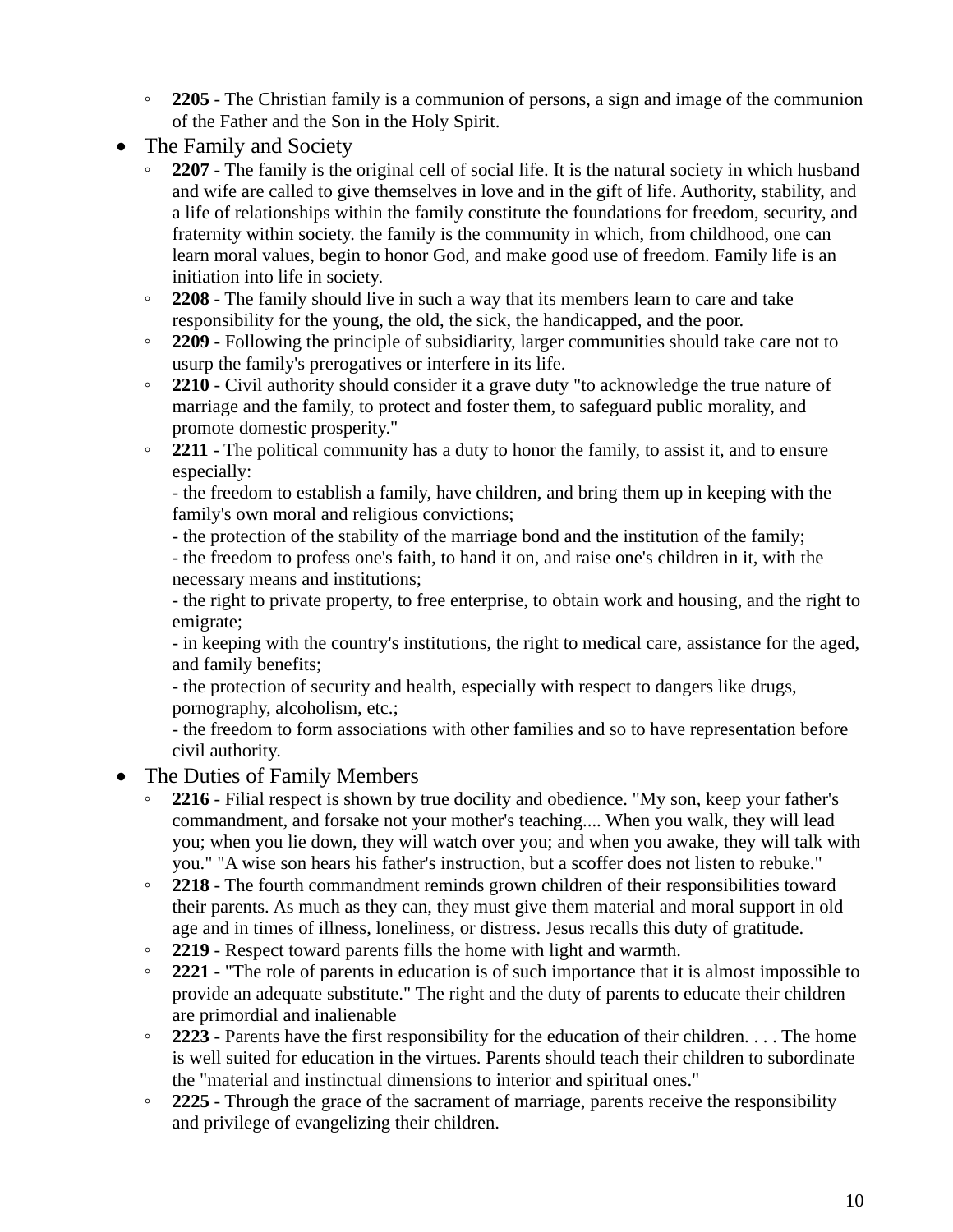- **2226** Education in the faith by the parents should begin in the child's earliest years. . . . Family catechesis precedes, accompanies, and enriches other forms of instruction in the faith.
- **2229** Public authorities have the duty of guaranteeing this parental right and of ensuring the concrete conditions for its exercise.
- The Family and the Kingdom
	- **2232** The first vocation of the Christian is to follow Jesus
- The Authorities in Civil Society
	- **2235** Those who exercise authority should do so as a service. . . . No one can command or establish what is contrary to the dignity of persons and the natural law.
	- **2237** Political authorities are obliged to respect the fundamental rights of the human person.
	- **2238** Live as free men, yet without using your freedom as a pretext for evil; but live as servants of God." Their loyal collaboration includes the right, and at times the duty, to voice their just criticisms of that which seems harmful to the dignity of persons and to the good of the community.
	- **2240** Submission to authority and co-responsibility for the common good make it morally obligatory to pay taxes, to exercise the right to vote, and to defend one's country.
	- **2241** The more prosperous nations are obliged, to the extent they are able, to welcome the foreigner in search of the security and the means of livelihood which he cannot find in his country of origin.
	- **2242** The citizen is obliged in conscience not to follow the directives of civil authorities when they are contrary to the demands of the moral order, to the fundamental rights of persons or the teachings of the Gospel. . . . "We must obey God rather than men".
	- **2243** Armed resistance to oppression by political authority is not legitimate, unless all the following conditions are met: 1) there is certain, grave, and prolonged violation of fundamental rights; 2) all other means of redress have been exhausted; 3) such resistance will not provoke worse disorders; 4) there is well-founded hope of success; and 5) it is impossible reasonably to foresee any better solution.
	- **2246** It is a part of the Church's mission "to pass moral judgments even in matters related to politics, whenever the fundamental rights of man or the salvation of souls requires it.

## **Article 5 – The Fifth Commandment**

- You shall not kill.
- **2258** "Human life is sacred because from its beginning it involves the creative action of God and it remains for ever in a special relationship with the Creator, who is its sole end. God alone is the Lord of life from its beginning until its end: no one can under any circumstance claim for himself the right directly to destroy an innocent human being."
- Respect for Human Life
	- **2261** The deliberate murder of an innocent person is gravely contrary to the dignity of the human being, to the golden rule, and to the holiness of the Creator.
	- **2263** The legitimate defense of persons and societies is not an exception to the prohibition against the murder of the innocent that constitutes intentional killing. "The act of selfdefense can have a double effect: the preservation of one's own life; and the killing of the aggressor.... the one is intended, the other is not."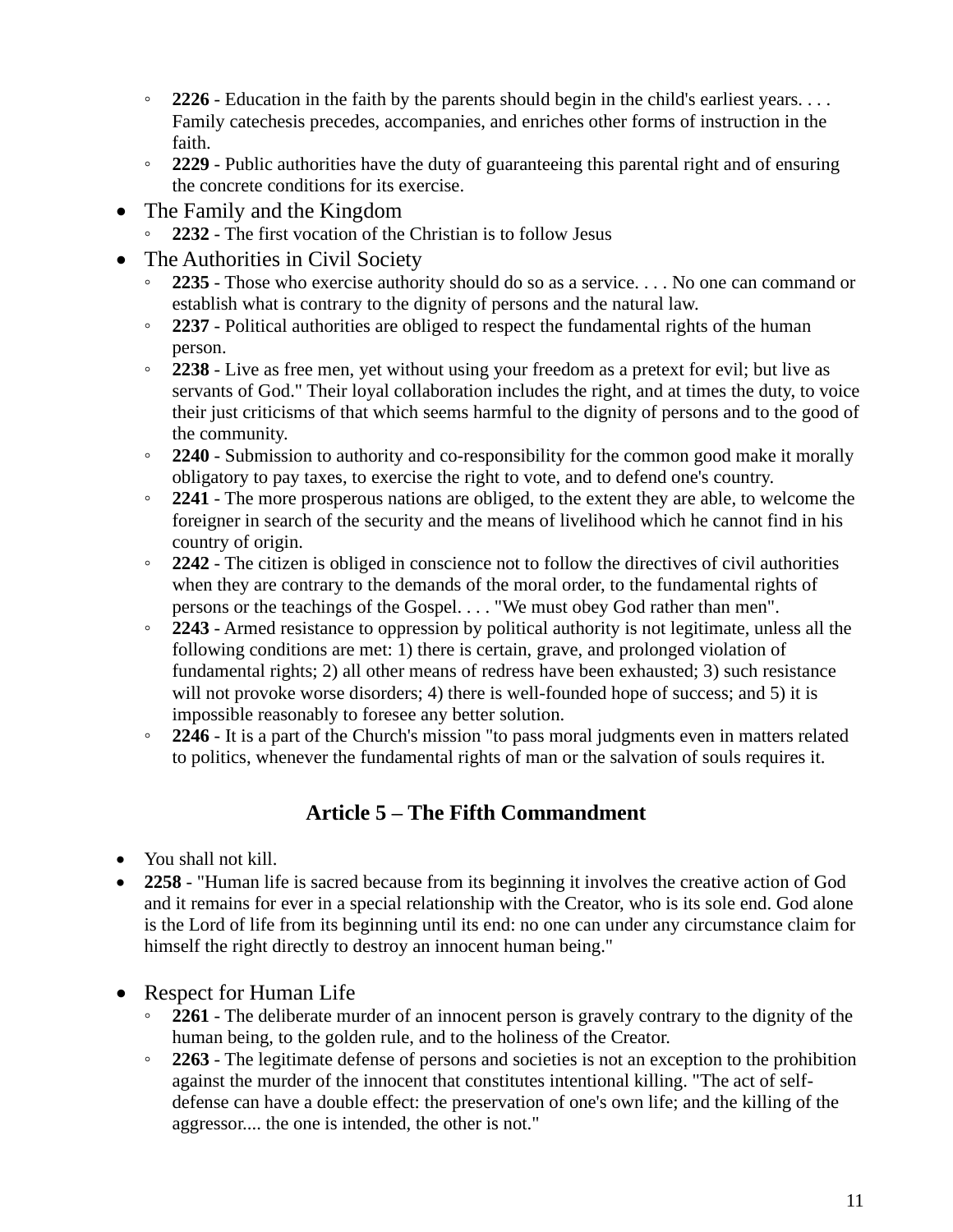- **2264** Love toward oneself remains a fundamental principle of morality. Therefore it is legitimate to insist on respect for one's own right to life. Someone who defends his life is not guilty of murder even if he is forced to deal his aggressor a lethal blow.
- **2265** Legitimate defense can be not only a right but a grave duty for someone responsible for another's life. Preserving the common good requires rendering the unjust aggressor unable to inflict harm. To this end, those holding legitimate authority have the right to repel by armed force aggressors against the civil community entrusted to their charge.
- **2267** Recourse to the death penalty on the part of legitimate authority, following a fair trial, was long considered an appropriate response to the gravity of certain crimes and an acceptable, albeit extreme, means of safeguarding the common good. Today, however, there is an increasing awareness that the dignity of the person is not lost even after the commission of very serious crimes. In addition, a new understanding has emerged of the significance of penal sanctions imposed by the state. Lastly, more effective systems of detention have been developed, which ensure the due protection of citizens but, at the same time, do not definitively deprive the guilty of the possibility of redemption. Consequently, the Church teaches, in the light of the Gospel, that "the death penalty is inadmissible because it is an attack on the inviolability and dignity of the person", [Francis, Address to Participants in the Meeting organized by the Pontifical Council for the Promotion of the New Evangelization, 11 October 2017] and she works with determination for its abolition worldwide.
- **2268** The fifth commandment forbids direct and intentional killing as gravely sinful. the murderer and those who cooperate voluntarily in murder commit a sin that cries out to heaven for vengeance. Infanticide, fratricide, parricide, and the murder of a spouse are especially grave crimes by reason of the natural bonds which they break. Concern for eugenics or public health cannot justify any murder, even if commanded by public authority.
- **2270** Human life must be respected and protected absolutely from the moment of conception. From the first moment of his existence, a human being must be recognized as having the rights of a person - among which is the inviolable right of every innocent being to life.
- **2271** Since the first century the Church has affirmed the moral evil of every procured abortion. This teaching has not changed and remains unchangeable.
- **2272** Formal cooperation in an abortion constitutes a grave offense. The Church attaches the canonical penalty of excommunication to this crime against human life.

"A person who procures a completed abortion incurs excommunication latae sententiae,"<sup>76</sup> "by the very commission of the offense," $\frac{77}{2}$  and subject to the conditions provided by Canon Law  $\frac{78}{2}$ 

The Church does not thereby intend to restrict the scope of mercy.

Rather, she makes clear the gravity of the crime committed, the irreparable harm done to the innocent who is put to death, as well as to the parents and the whole of society.

- **2273** The inalienable right to life of every innocent human individual is a constitutive element of a civil society and its legislation.
- **2274** Since it must be treated from conception as a person, the embryo must be defended in its integrity, cared for, and healed, as far as possible, like any other human being.
- **2275** "It is immoral to produce human embryos intended for exploitation as disposable biological material."
- **2276** Those whose lives are diminished or weakened deserve special respect. Sick or handicapped persons should be helped to lead lives as normal as possible.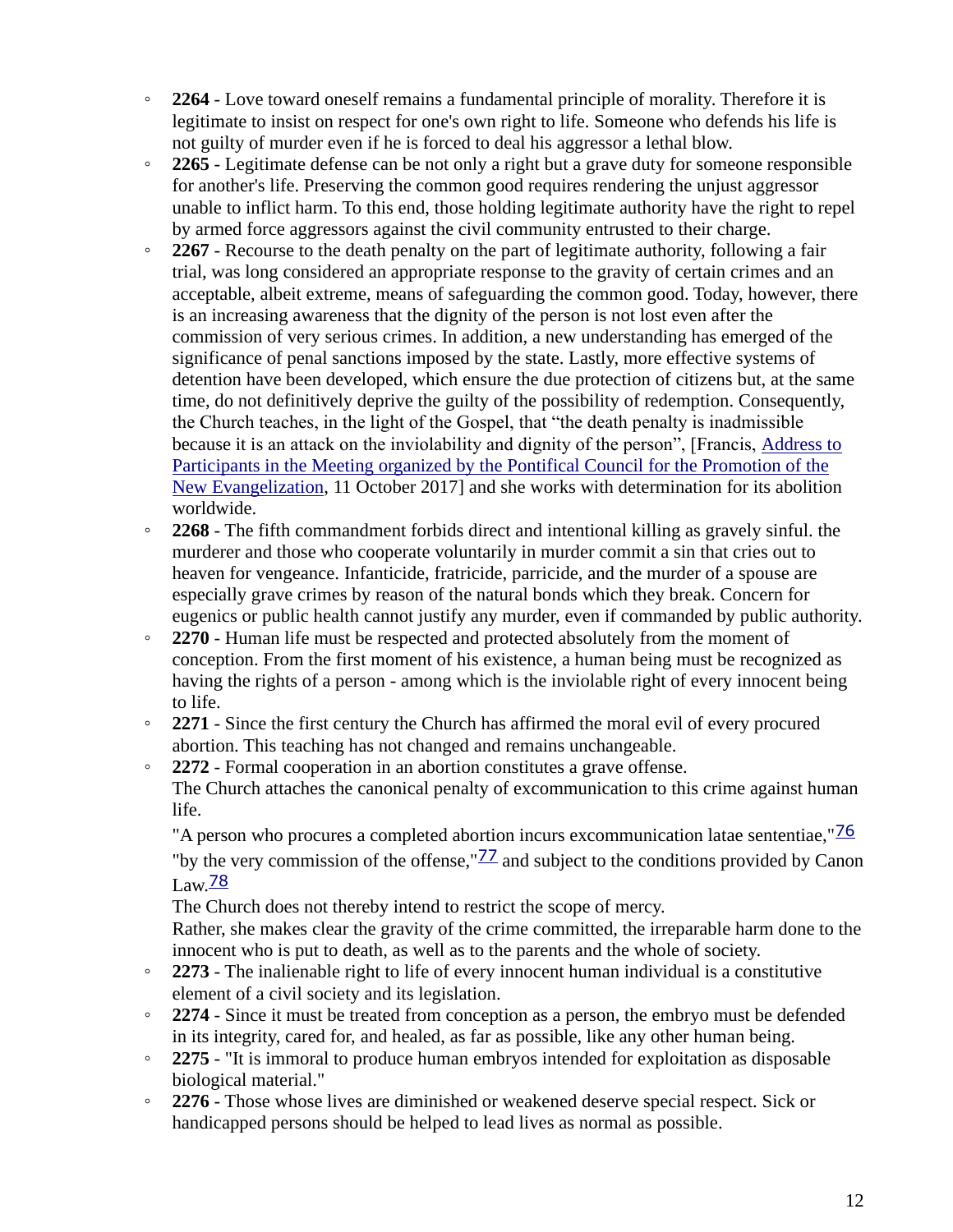- **2277** Whatever its motives and means, direct euthanasia consists in putting an end to the lives of handicapped, sick, or dying persons. It is morally unacceptable. Thus an act or omission which, of itself or by intention, causes death in order to eliminate suffering constitutes a murder gravely contrary to the dignity of the human person and to the respect due to the living God, his Creator. The error of judgment into which one can fall in good faith does not change the nature of this murderous act, which must always be forbidden and excluded.
- **2279** Even if death is thought imminent, the ordinary care owed to a sick person cannot be legitimately interrupted. The use of painkillers to alleviate the sufferings of the dying, even at the risk of shortening their days, can be morally in conformity with human dignity if death is not willed as either an end or a means, but only foreseen and tolerated as inevitable Palliative care is a special form of disinterested charity. As such it should be encouraged.
- **2281** Suicide contradicts the natural inclination of the human being to preserve and perpetuate his life.

It is gravely contrary to the just love of self. It likewise offends love of neighbor because it unjustly breaks the ties of solidarity with family, nation, and other human societies to which we continue to have obligations. Suicide is contrary to love for the living God.

- **2282** Grave psychological disturbances, anguish, or grave fear of hardship, suffering, or torture can diminish the responsibility of the one committing suicide.
- **2283** We should not despair of the eternal salvation of persons who have taken their own lives. By ways known to him alone, God can provide the opportunity for salutary repentance. the Church prays for persons who have taken their own lives.
- Respect for the Dignity of Persons
	- 2284 Scandal is an attitude or behavior which leads another to do evil. . . . Scandal is a grave offense if by deed or omission another is deliberately led into a grave offense.
	- **2285** Scandal takes on a particular gravity by reason of the authority of those who cause it or the weakness of those who are scandalized. . . . Scandal is grave when given by those who by nature or office are obliged to teach and educate others.
	- **2286** Scandal can be provoked by laws or institutions, by fashion or opinion. Therefore, they are guilty of scandal who establish laws or social structures leading to the decline of morals and the corruption of religious practice, or to "social conditions that, intentionally or not, make Christian conduct and obedience to the Commandments difficult and practically impossible." This is also true of business leaders who make rules encouraging fraud, teachers who provoke their children to anger, or manipulators of public opinion who turn it away from moral values.
	- **2287** Anyone who uses the power at his disposal in such a way that it leads others to do wrong becomes guilty of scandal and responsible for the evil that he has directly or indirectly encouraged. "Temptations to sin are sure to come; but woe to him by whom they come!"
	- **2288** Life and physical health are precious gifts entrusted to us by God. We must take reasonable care of them, taking into account the needs of others and the common good. Concern for the health of its citizens requires that society help in the attainment of livingconditions that allow them to grow and reach maturity: food and clothing, housing, health care, basic education, employment, and social assistance.
	- **2289** If morality requires respect for the life of the body, it does not make it an absolute value. It rejects a neo-pagan notion that tends to promote the cult of the body, to sacrifice everything for it's sake, to idolize physical perfection and success at sports. By its selective